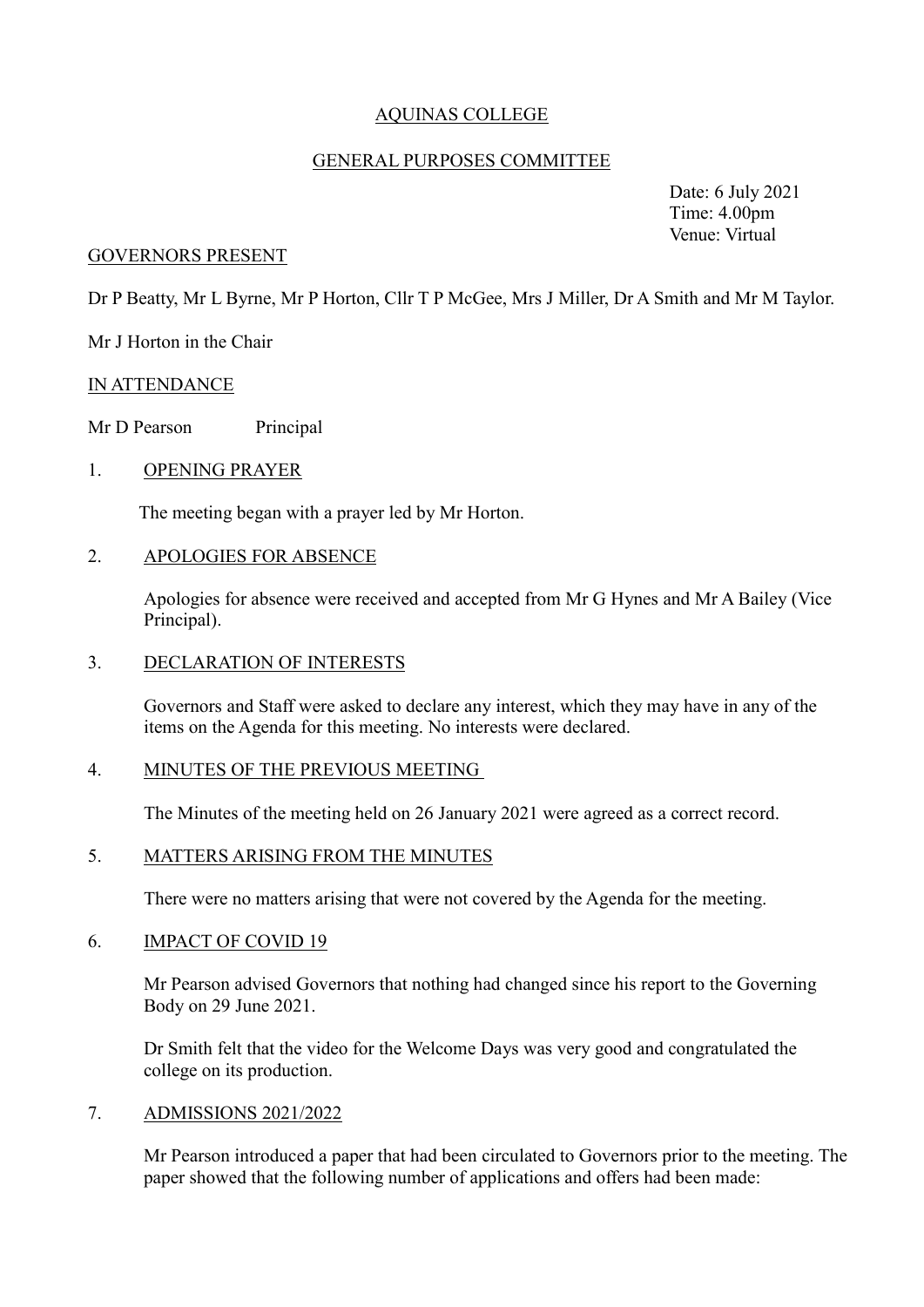|                                           | Category1 | Category 2 | Total |
|-------------------------------------------|-----------|------------|-------|
| Application received by the deadline      | 1120      | 1548       | 2688  |
| Interviewed                               | 1087      | 1096       | 2183  |
| Offered                                   | 1087      | 979        | 2066  |
| Accepted                                  | 745       | 647        | 1392  |
| Places offered (held by student)          | 207       | 139        | 346   |
| Undecided                                 | 81        | 146        | 227   |
| Withdrawn applications                    | 33        | 40         | 73    |
| Declined                                  | 54        | 64         | 118   |
| Waiting List 1 (Appealed after interview) | $\theta$  | 109        | 109   |
| Waiting List 2 (Appealed not interviewed) | $\theta$  |            |       |
| Rejected                                  |           | 398        | 398   |
|                                           |           |            |       |

Mr Pearson advised Governors that 2668 was the highest number of applications that the college had ever received. The 2066 offers that have been made could result in 1240 students based on previous experience. There are 1392 students who have accepted a place at the college. The college is looking for a L6 of around 1200 students. Those students who are shown as undecided did put the college down as their first choice.

Dr Smith expressed the view that the number of applications that the college has received is bad news for the other colleges in Stockport. Mr Pearson replied that he had been in contact with Trafford College which now includes Stockport College and Cheadle and Marple College who are trying to re-structure across these sites. Both colleges are seen as a going concern, although the Cheadle site is in a poor condition. Mr Pearson added that he had encouraging schools to engage with Stockport College and Cheadle and Marple College. Dr Smith added that the college may have a year whereby it has a one year hit of additional students. Mr Pearson agreed and felt that the college could recruit more students that had been intended.

RESOLVED: That the above strategies be noted.

## 8. ANALYSIS OF STUDENT WITHDRAWALS

Mr Pearson introduced a paper that had been circulated to Governors prior to the meeting. The paper that showed the total number of students who had withdrawn from the college during the academic year 2020/2021. The information showed a breakdown of the reasons why students had left. It also showed students who had been on roll at the college for 6 weeks or more which effected the retention data for the college.

The breakdown on the reasons for students leaving early were as follows:

|                                      | Leavers effecting retention data | $\frac{0}{0}$ |
|--------------------------------------|----------------------------------|---------------|
| <b>Employment or Apprenticeship</b>  | 35                               | 42.2          |
| Seeking Employment or Apprenticeship |                                  | 13.3          |
| Gone to another college              | 14                               | 16.9          |
| Returning to home institution        |                                  | 2.4           |
| Unknown                              | 6                                | 7.2           |
| Welfare issue – behaviour            |                                  | 3.6           |
| Welfare issue – health               | 12                               | 14.5          |
| Total                                | 83                               |               |
|                                      |                                  |               |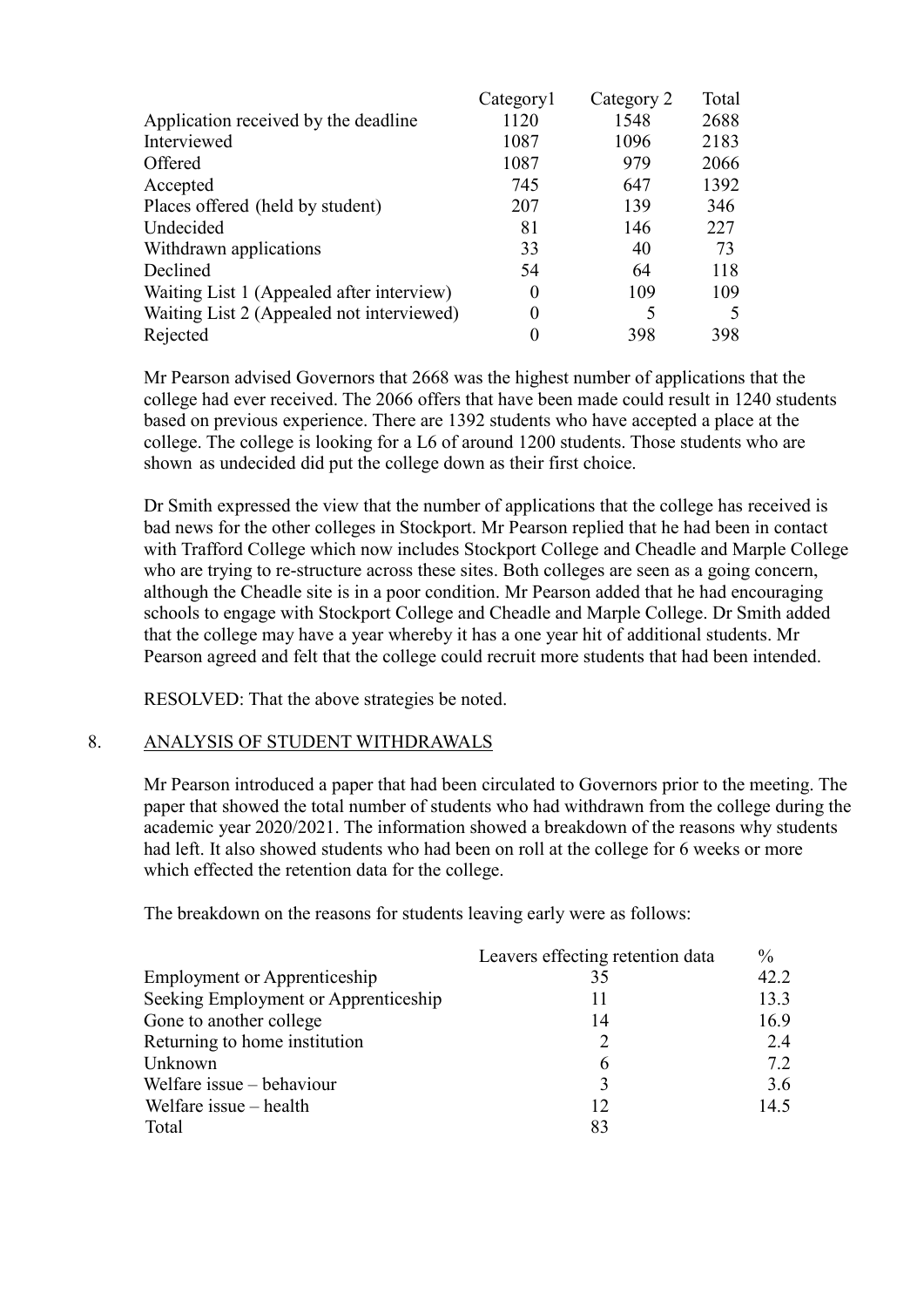|                                      | All Leavers in year | $\frac{0}{0}$ |
|--------------------------------------|---------------------|---------------|
| <b>Employment or Apprenticeship</b>  | 39                  | 34.5          |
| Seeking Employment or Apprenticeship | 15                  | 13.3          |
| Gone to another college              | 27                  | 23.9          |
| Returning to home institution        |                     | 1.8           |
| Unknown                              | 9                   | 8.0           |
| Welfare issue – behaviour            |                     | 4.4           |
| Welfare issue – health               | 16                  | 14.2          |
| Total                                |                     |               |

Mr Pearson advised Governors that there are many reasons why students leave the college. Those who left to take up apprenticeships or employment had a good reason for them to leave the college. The census date for retention is 6 weeks after the start of the Autumn term and the number of 83 students is slightly lower than normal which is between 90 -100 students. The college follow up with students to find out the reason they left. Mr Pearson added that number who had left the college was less than other colleges in the North West.

Mrs Miller asked why those students who had left to start apprenticeships had started at the college in the first place. Mr Pearson replied that they had not been accepted on an apprenticeship when the academic year started. He added that some students will always leave and the best route is for them to go on to an apprenticeship. There have been less opportunities for students in the last two years. If students stay until the end of L6 they can convert into a **BTEC** 

## 9. PUBLICITY

Mr Pearson drew Governors attention to the Welcome Days video that had been circulated to Governors. He added that it was planned to have Welcome Evening for parents in July and September. The Governors commented on the high quality of the video. Mr Pearson advised Governors that when making the video in house the college had used its own drone and that staff had enjoyed making the video.

Mr Pearson felt that Year 11 students would have benefited from actually being able to visit the college on site.

## 10. ANY OTHER BUSINESS

There was no Any Other Business.

# 11. DATE OF NEXT MEETING

12 October 2021 at 4.30pm

Signed

Date  $\qquad \qquad$ 

Chairperson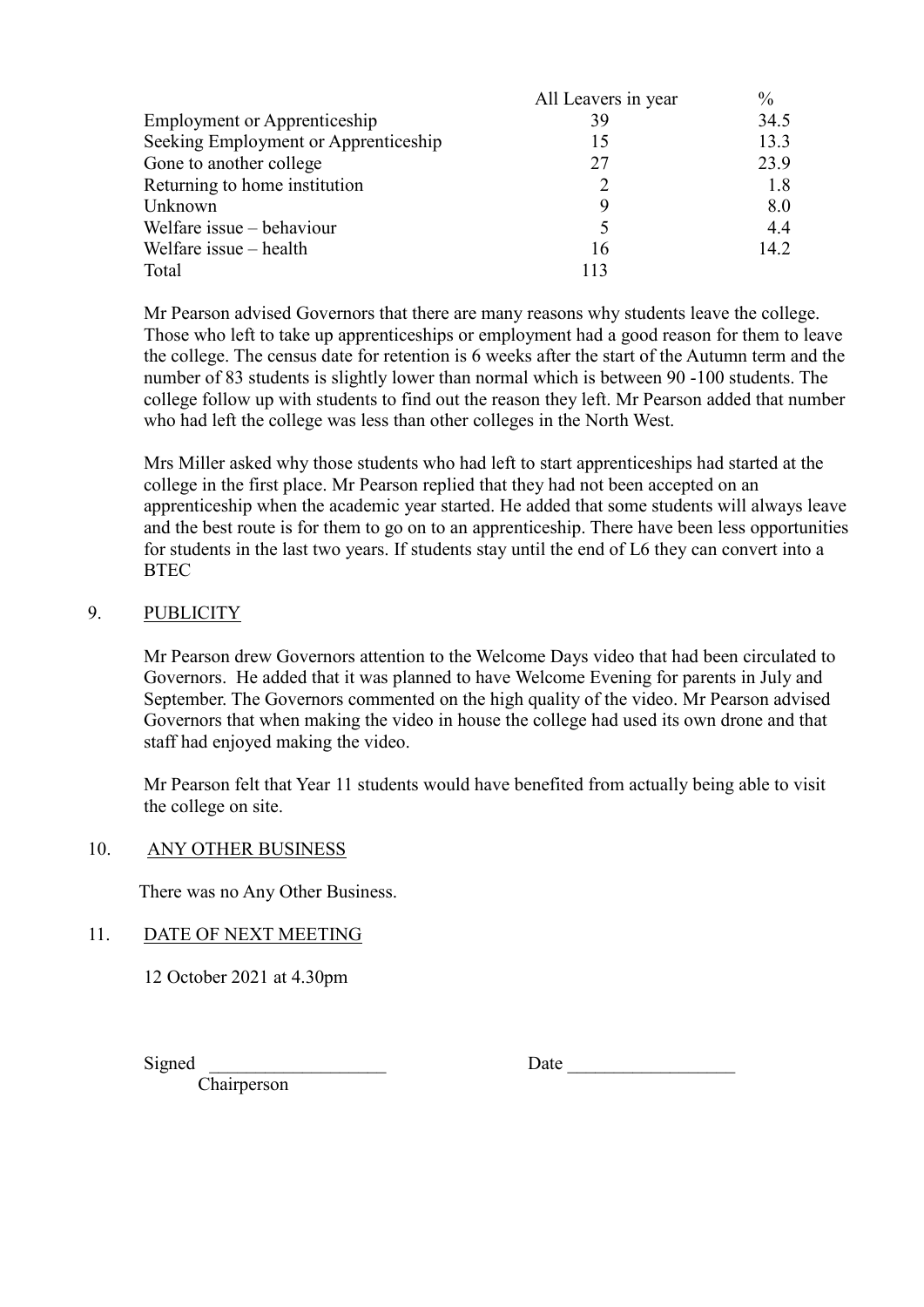## AQUINAS COLLEGE

## EMPLOYMENT COMMITTEE

Date: 6 July 2021 Time: 4.00pm Venue: Virtual

#### GOVERNORS PRESENT

Dr P Beatty, Mr L Byrne, Mr P Horton, Cllr T P McGee, Mrs J Miller, Dr A Smith and Mr M Taylor.

### IN ATTENDANCE

Mr D Pearson Principal

## 1. APOLOGIES FOR ABSENCE

Apologies for absence were received and accepted from Mr G Hynes and Mr A Bailey (Vice Principal).

## 2. DECLARATION OF INTERESTS

Governors and Staff were asked to declare any interest, which they may have in any of the items on the Agenda for this meeting. No interests were declared.

## 3. MINUTES OF THE PREVIOUS MEETING

The Minutes of the meeting held on 26 January 2021 were agreed as a correct record

## 4. MATTERS ARISING FROM THE MINUTES

There were no matters arising that were not covered by the Agenda for the meeting.

## 5. EMPLOYMENT ISSUES

Mr Pearson advised Governors of the following;

a) Interviews would be held internally for 2 new posts in the college, Head of Year for L6 and Head of Year for U6. They would have a pastoral lead and would be report to the Vice Principal.

b) Wellbeing Officers would be appointed to look after students to ensure that they thrive at the college. There will 2/3 for each year group. In response to a question from Dr Beatty, Mr Pearson replied that they would receive on line training for mental health and first aid.

c) Trish Callaghan will retire in 12 months so it is planned to appoint an Assistant Timetabler so that there can be an easy transition. Applications would be sort internally.

d) Mrs Miller asked what arrangements would there be if the bubbles had been removed and there is an increase in Covid cases. Mr Pearson replied that the bubble would be re-instated. Cllr McGee advised Governors that advice from the SFCA would be coming out soon. However, the decision will remain with the local Public Health Authority.